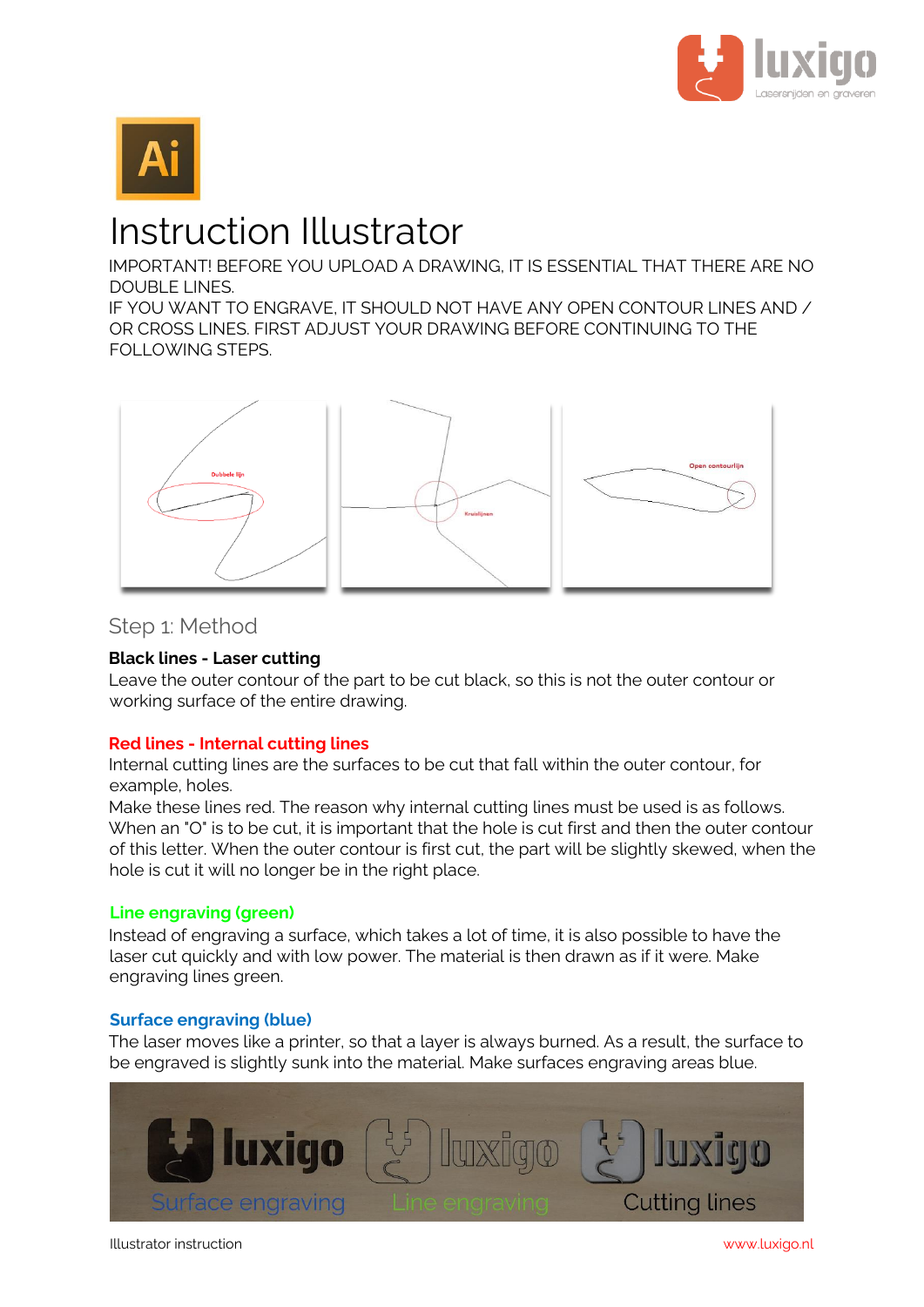

## Step 2: Layers

Create a new layer by clicking on the icon and rename it for example *"Line engraving"* by clicking on it twice. Rename the old layer to *"Contour".* If you have internal cutting lines and / or engraving surfaces, create separate layers for this. To the right is an illustration for clarification.

*If you don't see Layers menu on the right, click on Window> Layers* 

Select the parts to be engraved in the drawing. There will then be a small block behind the "Cutting" layer. Drag this block upwards to the line line engraving layer. You will now see that the selected part is in the new layer.

On our website you can also find a template for Illustrator where the different layers are already indicated.

# Step 3: Nesting

Place as many parts as possible that should be cut from the same material on one work surface. For regular cutting jobs, the maximum size of the working surface is 1200x900 mm, for surface engraving it is 1150 x 1200 mm.

Only the standard sizes 300x200mm, 600x400mm and 900x600mm are in stock. Larger dimensions up to 1200x1200 mm can be supplied after consultation.

# Step 4: Create outlines

If you have texts in your design, make sure that these have been converted to vector lines. This can be done by selecting the text and right-clicking on **Create Outlines**.

If this option is not available, it is also possible to select the text and then click Object > Expand.

## Step 5: Delete unused lines

Press **Ctrl + y / cmd + y** to see all vector lines in your drawing. Check that there are no unused, wrong or double lines in the drawing.

## Step 6: Delete unused layers

Delete all unused (empty) layers and make sure that no layers are locked. Layers that are not visible in Illustrator are seen by our software as cutting and/or engraving lines. Therefore try to delete all unused layers to prevent errors.